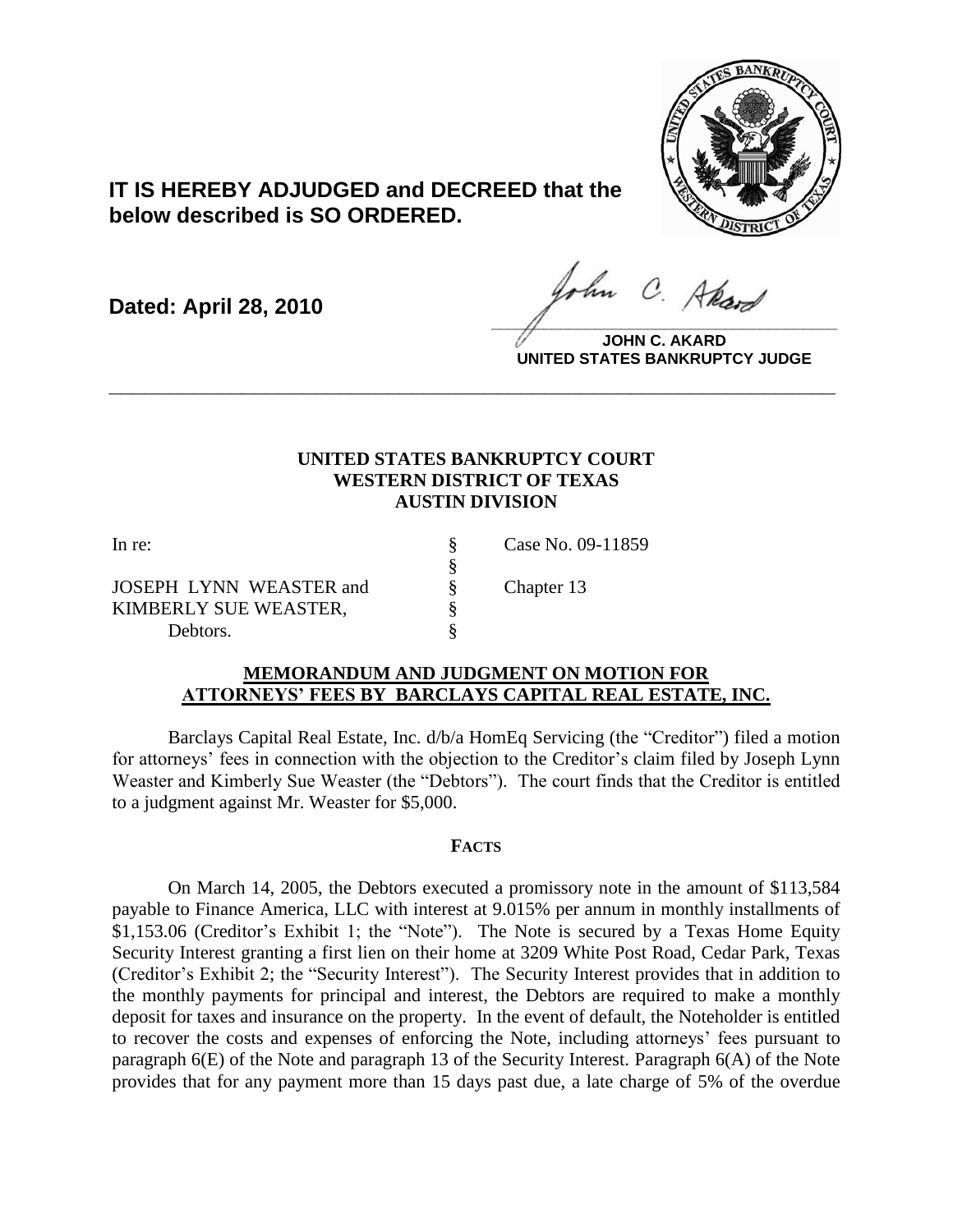principal and interest will be assessed. The Debtors do not contest that the Creditor is the collection agent for the current holder of the Note and Security Interest.

Mr. Weaster operated his own construction company for 17 years, until he was diagnosed with cancer in March 2009. Because of the reduction of income, the Debtors fell behind in their payments to the Creditor. The Creditor accelerated the note and filed to foreclose on the property in the 368<sup>th</sup> Judicial District Court of Williamson County, Texas on June 19, 2009. The Debtors filed for relief under Chapter 13 of the Bankruptcy Code on July 6, 2009. In their schedules, the Debtors valued the property at \$155,055 subject to a lien of \$96,062 (Creditor's Exhibit 5). The value is the same as 2009 value by the Williamson County Appraisal District (Creditor's Exhibit 4).

On August 9, 2010, the Debtors filed a Chapter 13 Plan in which they listed the arrearage to the Creditor at \$9,297.24 (Creditor's Exhibit 7). On September 17, 2010, the Creditor filed an objection to confirmation in which it asserted the delinquency was \$14,068.07 (Creditor's Exhibit 8). The objection did not give any information on how the delinquency was calculated. On October 23, 2009, the Creditor filed its Proof of Claim, in which it asserted a debt of \$107,252.71, including a delinquency of \$14,068.07 (Creditor's Exhibit 19). The Proof of Claim contained a detailed breakdown of the calculation of the claim and the delinquency. Included in the delinquency is a \$4,161.14 "escrow shortage." There is no explanation of the escrow shortage.

The Proof of Claim stated: "Next Post Petition Payment Amount: \$1,153.06." That is the amount of the principal and interest payments stated in the Note. There is no explanation (1) if that is just a recitation of the principal and interest payment, (2) whether the escrow for taxes and insurance is to be paid in addition to that amount, or (3) if the tax and insurance escrow is not going to be collected, the reason for that change from the terms of the Security Interest.

On September 29, 2010, a paralegal in the office of the attorney for the Creditor sent to the attorney for the Debtors a facsimile containing 16 pages (Creditor's Exhibit 18). The first page of this communication stated, in part:

> As we discussed in our telephone conversation, Homeq Servicing's Proof of Claim includes escrow shortage of \$4,061.14, which represents the recently disbursed hazard insurance premium in the amount of \$1,127.00, the anticipated 2009 ad valorem taxes, as well as the required beginning balance needed to enable Homeq to pay the hazard insurance premium due in early 2010.

Debtors' monthly post-petition payments are currently due in the amount of \$1,153.06/month, which represents principal and interest only. Beginning with the payment due on January 10, 2010, Debtors postpetition monthly payment amounts will also include escrow. Please refer to the attached escrow analysis statement dated July 17, 2009, for further details.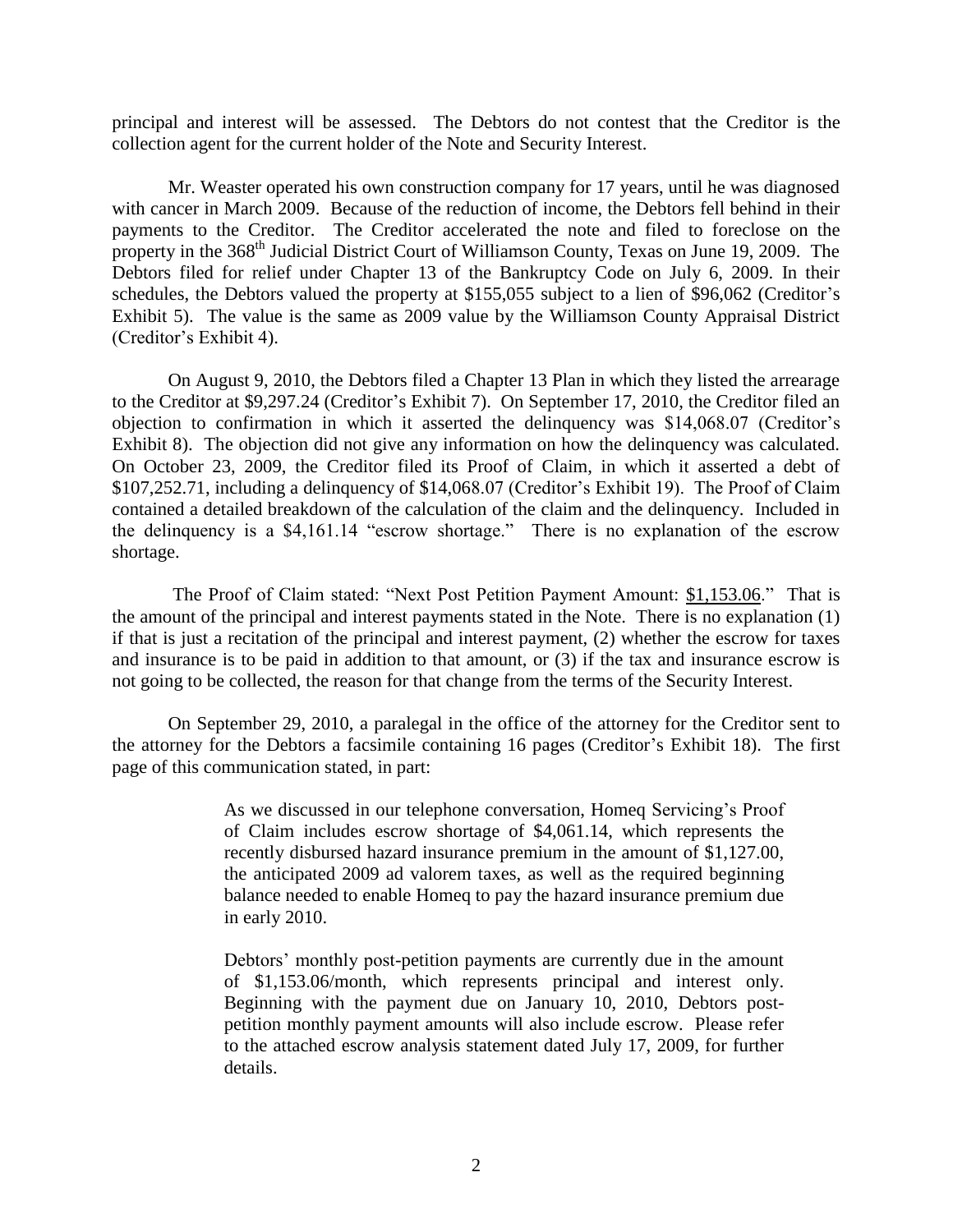The Docket in this case (Creditor's Exhibit 6) reflects that the Hearing on Confirmation of the Debtors' Plan was continued from October 27, 2009 to December 15, 2009. At the December hearing, Confirmation of the Debtors' Plan was denied and the Debtors were given 60 days to amend their plan.

Mr. Weaster sent to HomEq Servicing a 15-page document in which he requested a detailed explanation of various charges to this account from 2005 through November 2009 (Creditor's Exhibit 16; the "Document"). The Document is dated December 4, 2009, but the date from the fax machine shows January 4, 2010. The evidence did not explain this discrepancy.

In the Document, Mr. Weaster also asked for an explanation of why the IRS Forms 1098 [which he had apparently received] for the years 2005 through 2008 showed late charges totaling \$1,556.55, which differed from the HomEq Payment History which apparently showed late charges for the same years, totaling \$2,934.73.

Under the heading "Most Importantly" Mr. Weaster made 14 additional requests of HomEq:

- 1. Explain why there was no money disbursed from the last six months of payments to the escrow account?
- 2. When you applied the payments for months prior to filing for Bankruptcy?
- 3. At what point did our original Document "HUD 1" become null and void?
- 4. Explain Texas law that allows for suspension of escrow during Bankruptcy?
- 5. Date foreclosure was filed?
- 6. Where does it show in "HomEq Payment History" the balance of a "suspense account".
- 7. On separate spreadsheet show amount applied to "suspense account" and dates disbursed? How was this money allocated?
- 8. Provide a legal copy of any appraisal done on the property during this period. The name of appraisal company and license #.
- 9. Provide a legal copy of any inspections or inspection reports done on this property during this period. The name of the inspector and license #.
- 10. Please further supply a detailed explanation for the denial of loan modification applied for in May of 2009. ("failed modification financial guidelines") Detailed explanation of this statement. Mathematical formulation?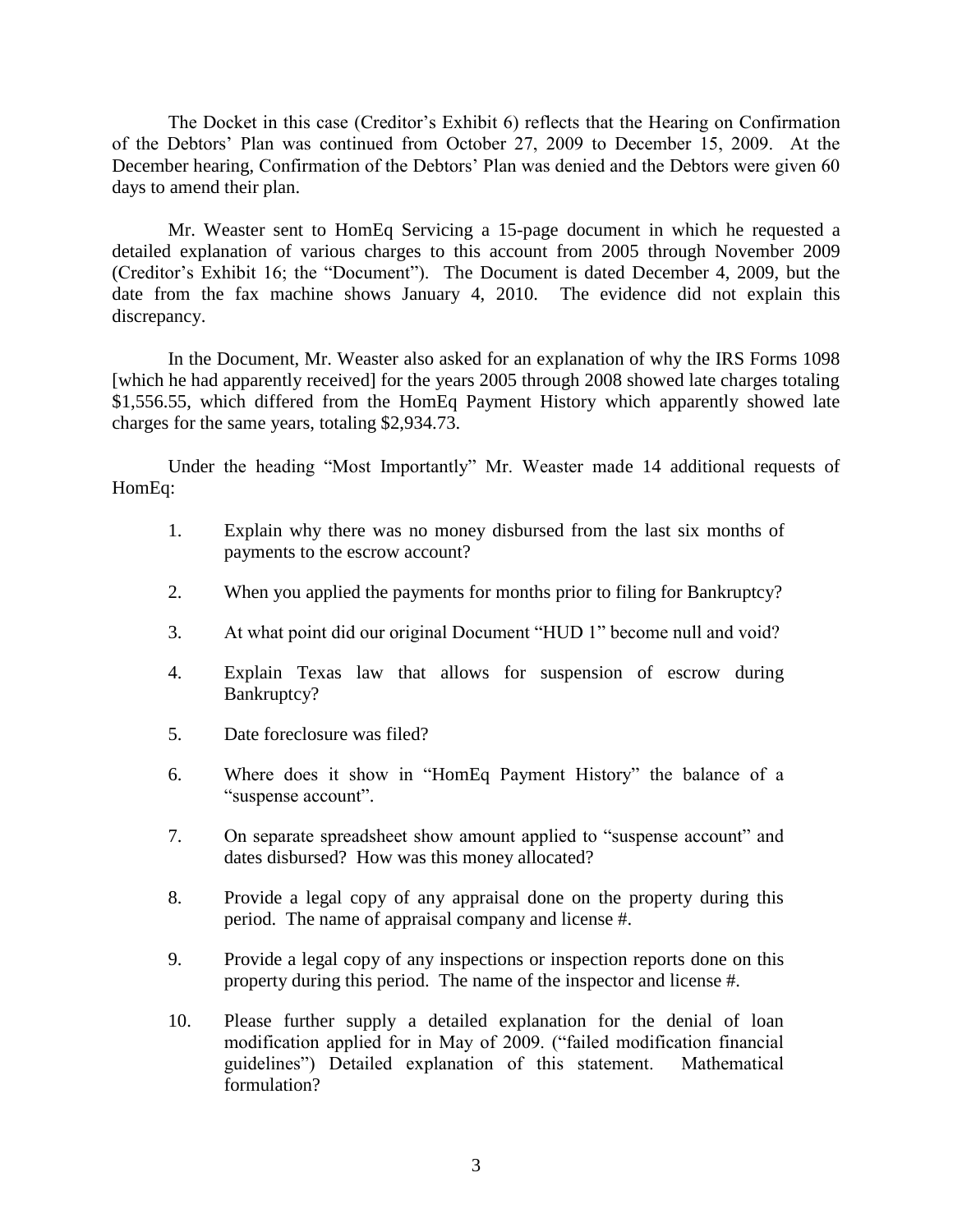- 11. Provide all internet financial information supplied in applying for the modification. This is to include any and all information supplied by me or my wife in preparing this modification application.
- 12. Supply the name of loan holder. Was the holder incompliance with federal loan modification guidelines set at that time (3/31/09)? If not, is loan holder currently in compliance with federal mandated "H.A.R.P." guidelines? Date that "H.A.R.P." guidelines were implemented?
- 13. Provide all phone records from 12/31/08 thru 12/31/09. This will include all calls for collection, any calls recorded sent to homeowner, all calls you received and recorded by homeowner.
- 14. Any and all documents not listed above that have any relationship, addition to, relevance pertaining to, or legal interrelationship with Bankruptcy documents. $<sup>1</sup>$ </sup>

On February 10, 2010, the Debtors filed an Amended Objection to the Claim of the Creditor (Docket #30 and Creditor's Exhibit 10; the "Amended Objection").<sup>2</sup> On February 15, 2010 the Creditor filed a response to the Amended Objection in which the Creditor counterclaimed and requested affirmative relief:

> **12.** Creditor asserts that Debtors should be compelled to reimburse Creditor for any legal fees and expenses incurred in connection with Creditor's defense of its Proof of Claim in the event that the Objection is withdrawn or determined not to be substantially justified.

(Docket #36 and Creditor's Exhibit 13 at p. 3).

By letter dated February 17, 2010 (Creditor's Exhibit 17), HomEq Servicing responded in detail to Mr. Weaster's Document. The response contained a great deal of information about the account, but did not furnish all the documents Mr. Weaster wanted.

In correspondence dated March 12, 2010, the attorney for the Creditor furnished additional information related to the Debtors' obligations to the Creditor (Creditor's Exhibit 21).

A hearing on the Amended Objection was set for March 16, 2010 but was continued to April 26, 2010 (Docket items 39 and 41). On April 12, 2010, the Debtors withdrew the Amended Objection (Docket #50 and Creditor's Exhibit 14).

On April 12, 2010, the Debtors filed their Second Amended Chapter 13 Plan (Docket #52 and Creditor's Exhibit 15). The amended plan calls for monthly payments to the Creditor in the

 $\overline{a}$ 

 $<sup>1</sup>$  In the original, these requests were all in bold capital letters.</sup>

<sup>&</sup>lt;sup>2</sup> An objection to the claim of the creditor had been filed on January 26, 2010 (Docket #27) but withdrawn by the Debtors' February 9, 2010 notation that it had been docketed in error (Docket #28). That objection was declared moot by order dated February 11, 2010 (Docket #31).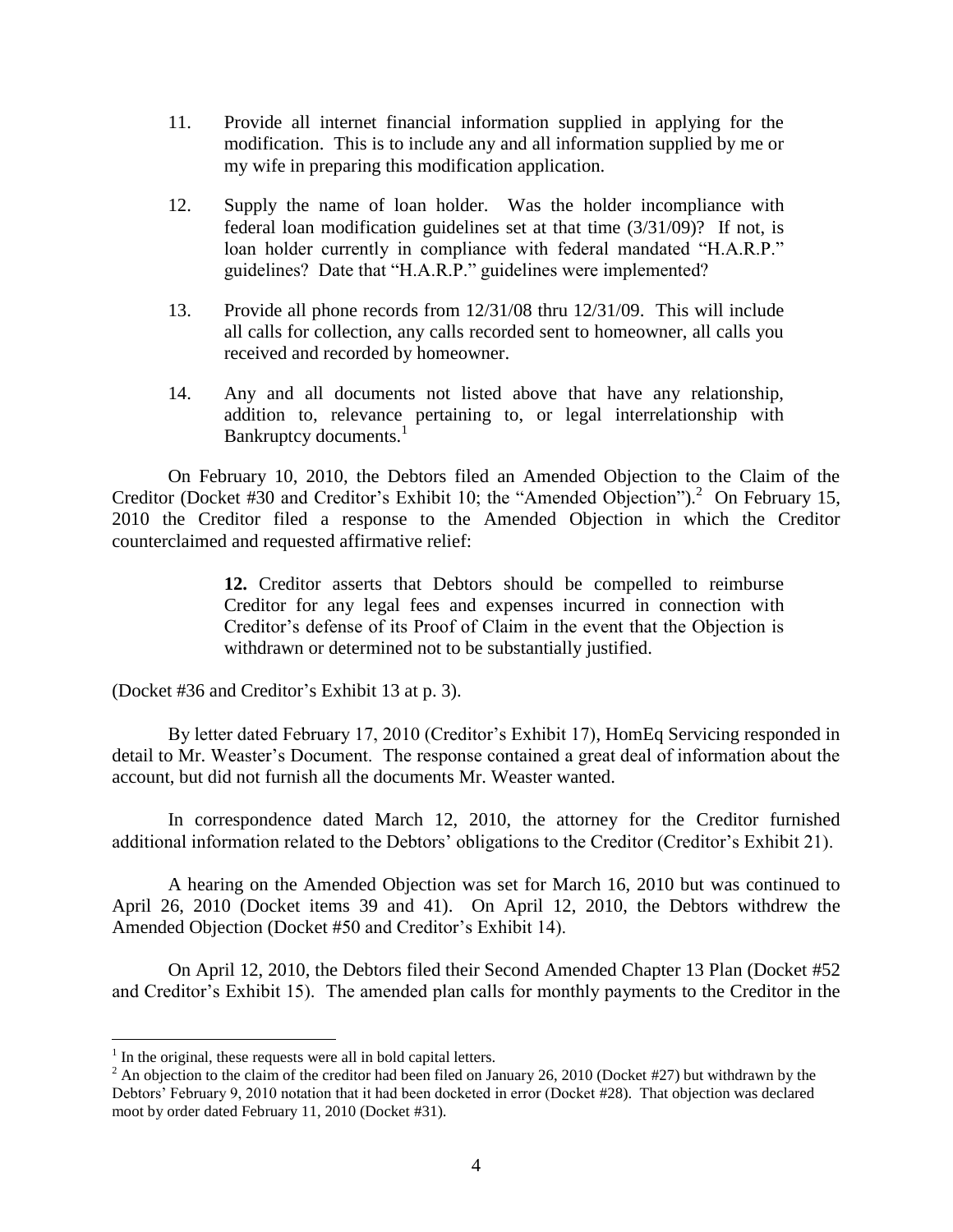amount of \$1,493.53 on the continuing Note obligation and the arrearage of \$14,068.07 to be paid pro rata with the other secured creditors.

A hearing on the Creditor's counterclaim was held on April 26, 2010. At the hearing the Creditor requested \$7,051.05 in attorneys' fees and costs from September 16, 2009 through the trial of this matter (Creditor's Exhibit 24).

Apparently Mr. Weaster has recovered sufficiently from his illness that he is able to work at his construction company. An amended Schedule I – Current Income of Individual Debtor(s) which was filed February 12, 2010 (Docket #33 and Creditor's Exhibit 12), shows that he has regular income from the operation of his business (Macadam Forbes) of \$8,133.33 per month and that from her employment as a therapist by the University of Texas, Mrs. Weaster has net monthly take home pay of \$2,609.51; giving them a total income of \$12,292.81 per month. Schedule J -- Current Expenses of Individual Debtor(s) filed at the same time shows average monthly expenses of \$10,742.84 (including \$7,553.33 related to the business) for a net monthly income of \$1,550.

There is some discrepancy between the Amended Schedules I and J and the Debtors' Second Amended Chapter 13 plan filed on April 26, 2010. The plan shows only \$4, 859.51 for current monthly income and \$3,309.51 for current monthly expenses. However, both arrive at \$1,550 for the amount available for the plan.

#### **DISCUSSION**

Unfortunately, some lack of communication by the Creditor in the early stages of this case led to this matter being blown all out of proportion. The Creditor's failure to explain how the delinquency was calculated and in particular the inclusion of the escrow charges in the delinquency, probably triggered Mr. Weaster to challenge every aspect of the loan and its history.

The communication from the paralegal in the office of the Creditor's attorney on September 29, 2009 should have resolved the issues. However, Mr. Weaster did not accept that explanation and instructed his attorneys to contest the Creditor's claim at every turn. In addition, he embarked on an aggressive campaign to challenge most every charge in relation to this loan since its inception, including asking for material to which he was not entitled and much information which was in his possession or knowledge. Some of the items – such as the differences in the late charges shown on the reports to the Internal Revenue Service and those shown on the Creditor's records – were reasonable requests, but many others were not.

All of these actions required considerable time and effort on behalf of the Creditor's attorneys and under the Note and Security Instrument, the Creditor is entitled to be reimbursed. The court feels that the Creditor must bear some responsibility for failing to properly explain its delinquency claim during the early stages of this case. For these reasons, the court will award the Creditor \$5,000 in attorneys' fees and expenses. The judgment will be only against Mr. Weaster because there is no evidence that Mrs. Weaster participated in the actions which lead to this judgment.